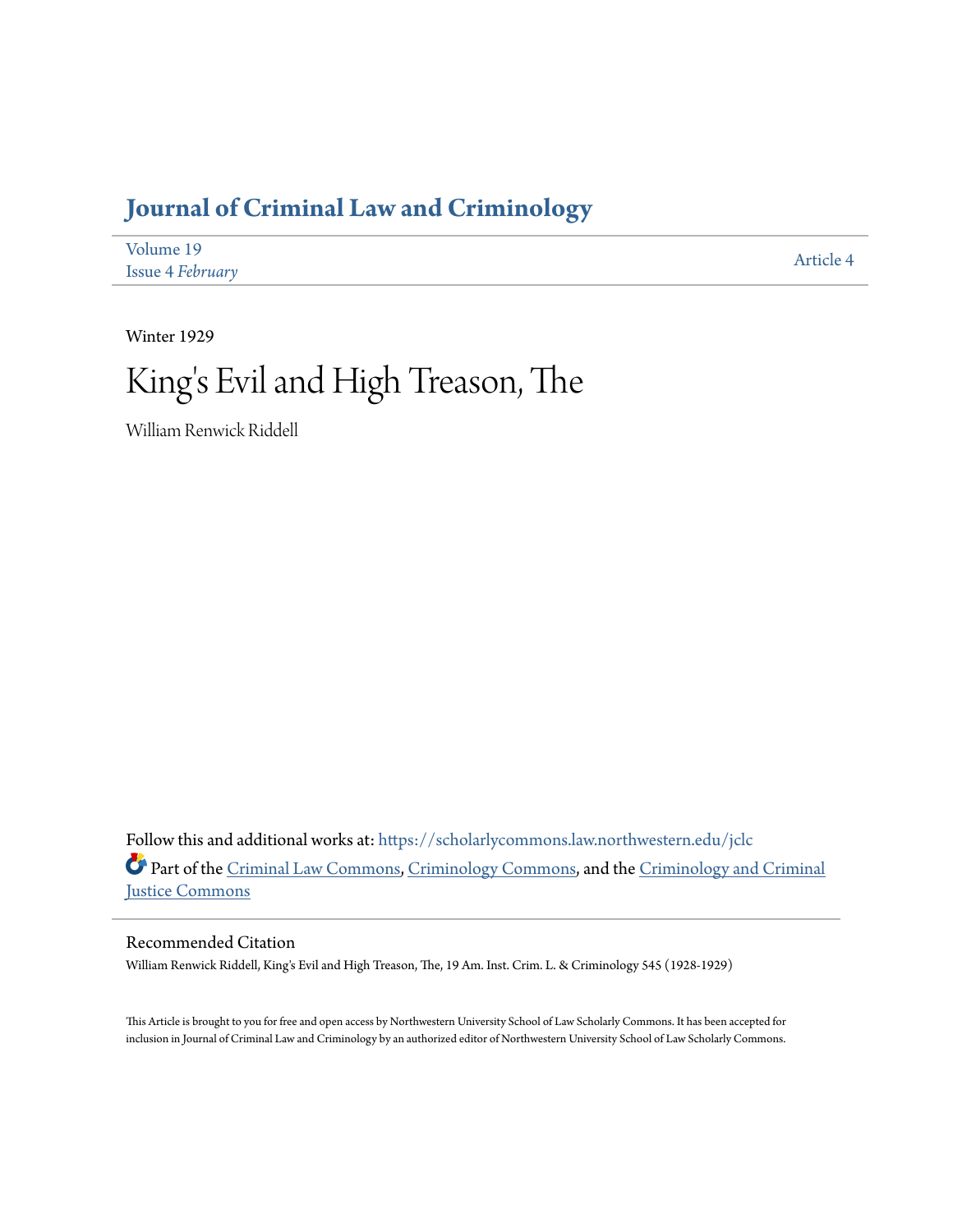### THE KINO 'S EVIL AND TIJ(it TREASON

f.

#### **WILLIAm** RENWICK RIDDELL\*

What was known in England as the King's Evil' was also called Scrofula or Struma: it manifested itself generally by swellings or sores on the neck. We now recognize it as a form of tuberculosis: Formerly, it was supposed to be cured, or, at least, much benefited by the afflicted person being touched by the hand of the King. It is not quite certain when this superstition obtained a firm footing in England, but thousands were "touched" during Tudor and Stuart times.<sup>2</sup>

The same sanative power was claimed for the Kings of France, the enthusiasts of either country claiming that their own King had the only true healing touch and the other's alleged virtue was apocryphal and an impudent pretence.

The practice continued through the reign of Queen Anne, the celebrated Dr. Samuel Johnson being one of the last to receive the Royal touch.

The belief was prevalent that only the rightful monarch, the King "by the Grace of God," possessed this gift: and the success of Charles II when in exile in healing by his touch those afflicted with this disease, was hailed by his adherents as a proof of his divine right to the throne-just as, after the Revolution, a similar alleged success on the part of the "Pretenders" brought comfort and joy to the hearts of loyal Jacobites.

It may be that it was because the Hanoverian monarchs knew that they were not Kings "by the Grace of God," but Kings "by grace of an Act of Parliament," that none of them has ever ventured on this superstitious nonsense-and for a couple of centuries, it has been laughed at.

From what has been said, it will be manifest that in the reign of Charles II it was a dangerous thing to express disbelief in the Royal magic which evidenced the King's right to the throne. In the

<sup>\*</sup>Justice of Appeal, Ontario; Associate Editor of the Journal; LL. D., D. C. L,, etc.

<sup>&#</sup>x27;For a full account, descriptive and historical, of the "King's Evil," see my article, *"Touching for the King's Evil,"* New York Medical Journal and Record,

Some writers hint-to put it mildly-that the custom of a coin of some value being paid to every one touched, out of the Royal Treasury, had something to do with the crowds of applicants.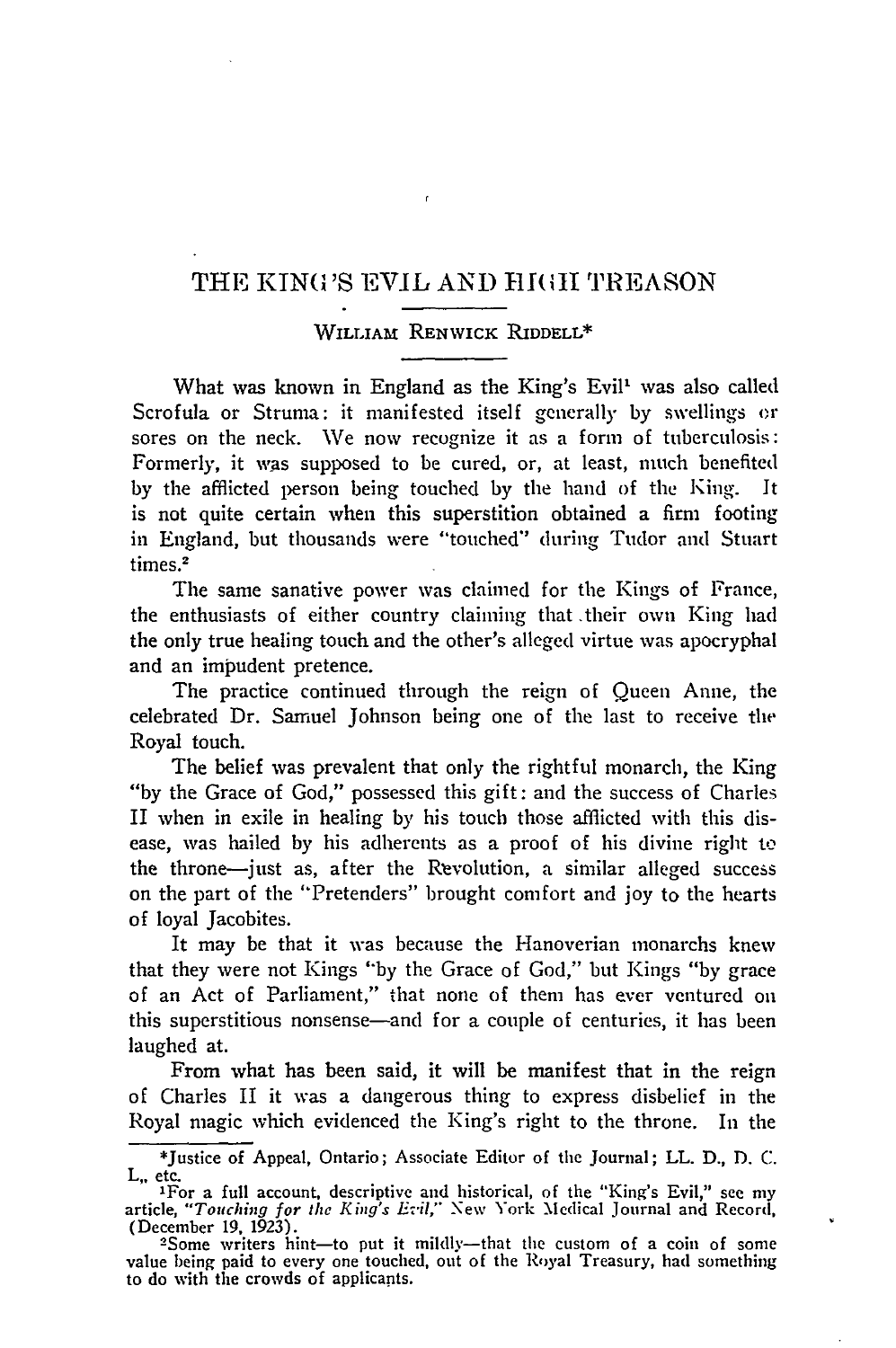common belief, if Charles could not heal the King's Evil by his touch. he was not a rightful King-and to contend that was Treason.

And this found in 1684, Thomas Rosewell, Clericus, a Presbyterian Minister, who had some ten years before come up from Wiltshire to London and was there preaching in "Conventicles"-he "had the reputation of a very honest man, a good scholar and a pious man," but this did not save him from trouble. On Sunday, September 14, 1684, Rosewell preached at a Conventicle held at the house of Captain Daniel in Rotherhithe. One Mrs. Elizabeth Smith *(nomen notabile)* who was in the habit of attending such Conventicles-"unlawful assemblies," by the way—was, according to her own story, one of his hearers and was so horrified at what he said that when she went home she put the words down in black and white and shortly thereafter went to the Recorder of London and "discovered it."

The result was that at the following Session of Oyer and Terminer held at Kingston in the County of Surrey, a True Bill for High Treason based upon the words it was alleged he had used, was found against him.

Brought up on Habeas Corpus to the Bar of the Court of King's Bench, he was arraigned Saturday, October 25, 1684, before a court composed of Chief Justice Jeffreys, and Justices Walcot and Holloway.

Jeffreys, a Puck with the callous cruelty of a fiend, was one of the most noted men of the day-a student-at-law in the troubled times between the execution of Charles I in 1649 and the Restoration in 1660, there was doubt of his having been regularly called to the Bar although undoubtedly "admitted" in the Inner Temple, May 19, 1663 (Lord Campbell says he was Called, November 22, 1668); but after being Common Serjeant of London 1671, he, in 1683, was afterwards Recorder of London, and in 1678, became Lord Chief Justice, and, later, in 1685, Lord Chancellor and a Peer of the Realm. He was at all times a slave to the King obeying his slightest intimation, but he had a fair knowledge of law though many did not hesitate to say that he was "most ignorant but most daring," "he had neither learning, law nor good manners" while his master, Charles II, said that he "had more impudence than ten carted women of the streets." Undoubtedly, he would get drunk, but that was then an amiable failing. He was considered "scandalous, vicious and was drunk every day besides a drunkenness in his fury that liked enthusiasm: He did not consider the decencies of his post" as Chief Justice. Rosewell could not possibly have had a more unfavorable judge-he considered Conventicles, hot-beds of treason, "base sinks of rebellion," and those who preached at them, "black-coat dissenters to the Church of England" as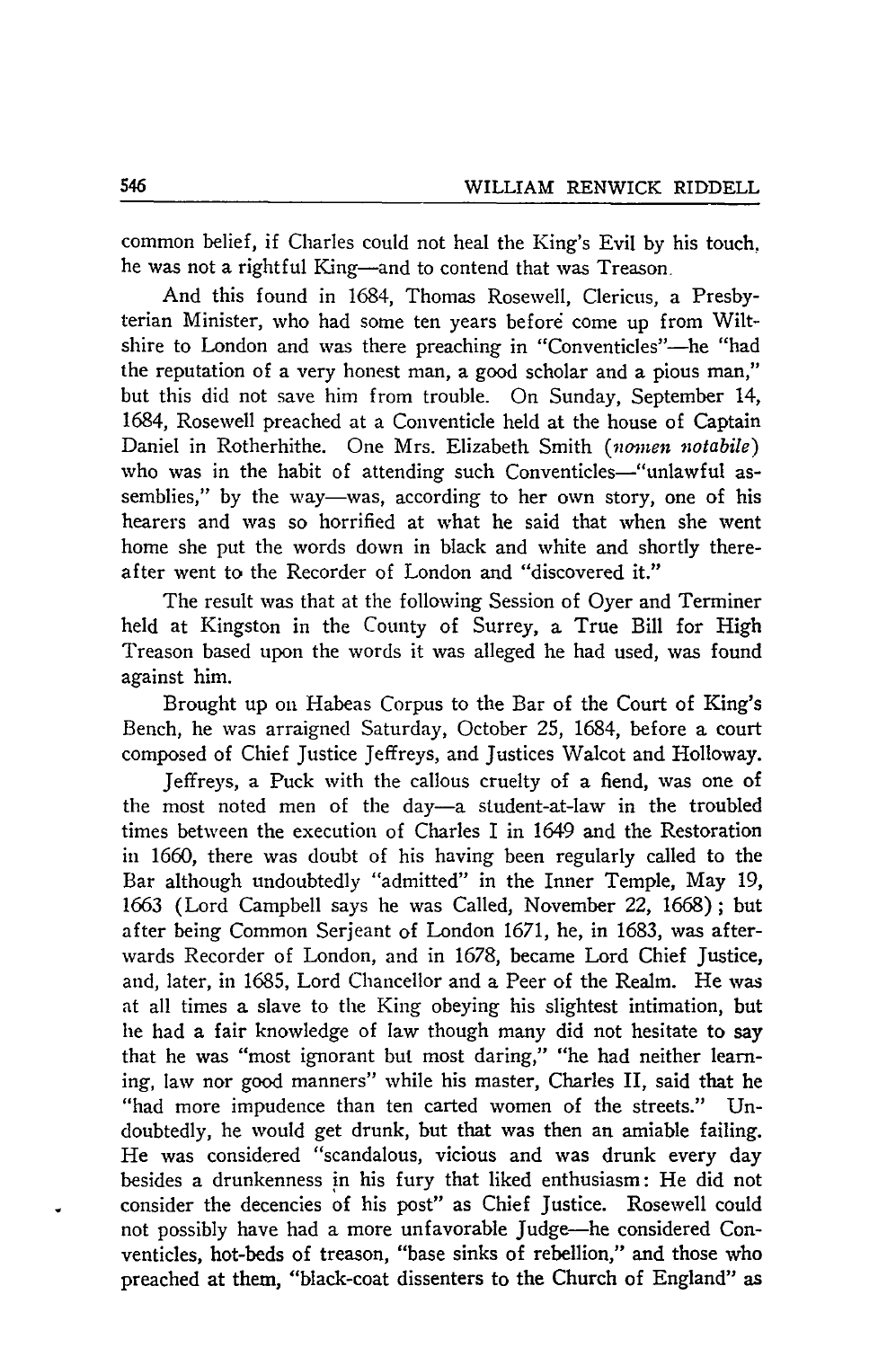they were, did so not only against the law of the land but against the laws of Almighty God, while those who frequented them, he characterized as "factious, pragmatical, sneaking, whining, canting, sniveling, prick-eared, crop-eared . **.** fellows, rascals and scoundrels"-"base profligate villains." The ultimate fate of Jeffreys is well known. On the landing of William of Orange, he was taken in Wapping, disguised as a sailor, and taken before the Lord Mayor of London; committed to the Tower, he died largely of fright-as did a Canadian condemned to death by me, some years ago. In my judgment, Lord Campbell in his *Lives of the Lords Chancellors,* utterly fails to appreciate the ability and scholarship of Lord Jeffreys. The contemporary jingle is not quite forgotten:

> "Jeffreys was prepared for sailing In his long tarpaulin gown Where is now his furious railing And his blood congealing frown?"

The Puisnés were respectable characters but, with Jeffreys on the Bench, negligible.

The accused asked to be allowed Counsel, and was, of course, refused. The absurd rule that prisoners charged with Treason should not be allowed Counsel, deriving from the Civil Law principle that a prisoner cannot be convicted except upon conclusive evidence, and, therefore, Counsel could not be of any use to him, continued to disfigure the English Criminal Law for some ten years longer, while the ordinary felon had to wait nearly two centuries for the privilege.<sup>3</sup>

He then asked for a copy of the Indictment: that had also to be denied him, under the existing law and practice, without the consent of the Attorney General, Sir Robert Sawyer; and he would not consent. As the Chief Justice said at a later stage, "the practice has been always to deny a copy of the Indictment **. .** the law is so because the practice has been so and we cannot alter the practice of the law without an Act of Parliament . . . . . "4

<sup>&</sup>lt;sup>3</sup> See the whole disgraceful story in Blackstone, "Commentaries on the Laws<br> *of England*, Vol. iv, pp. 355, 356, and notes.<br>
It was not till 1836 that the right to be defended by Counsel was given in

England to all persons charged with felony:  $6 \& 7$  Will. 4, ch. 114 (Imp.) those charged with treason obtained the right in 1694: 7 Will. 3, ch. 3 (Imp.).

By the Act of 1694, 7 Will. 3, ch. 3 (Imp.), persons accused of High Trea- son were to have a copy of the Indictment, five days before trial. See Blackstone, *"Commentaries,* etc.," vol. IV, **pp.** 351, **352,** and notes. Jeffreys says: "I think it is a hard case that a man should have counsel to defend himself in a tuppenny trespass and his witnesses examined upon oath; but if he steal, commit murder or felony, nay, high treason, where life, estate, honour and all are con- cerned he shall neither have Counsel, nor his witnesses examined on oath: But the **. .** . law is so . . ." 10 *"Howell's State Trials" 267.*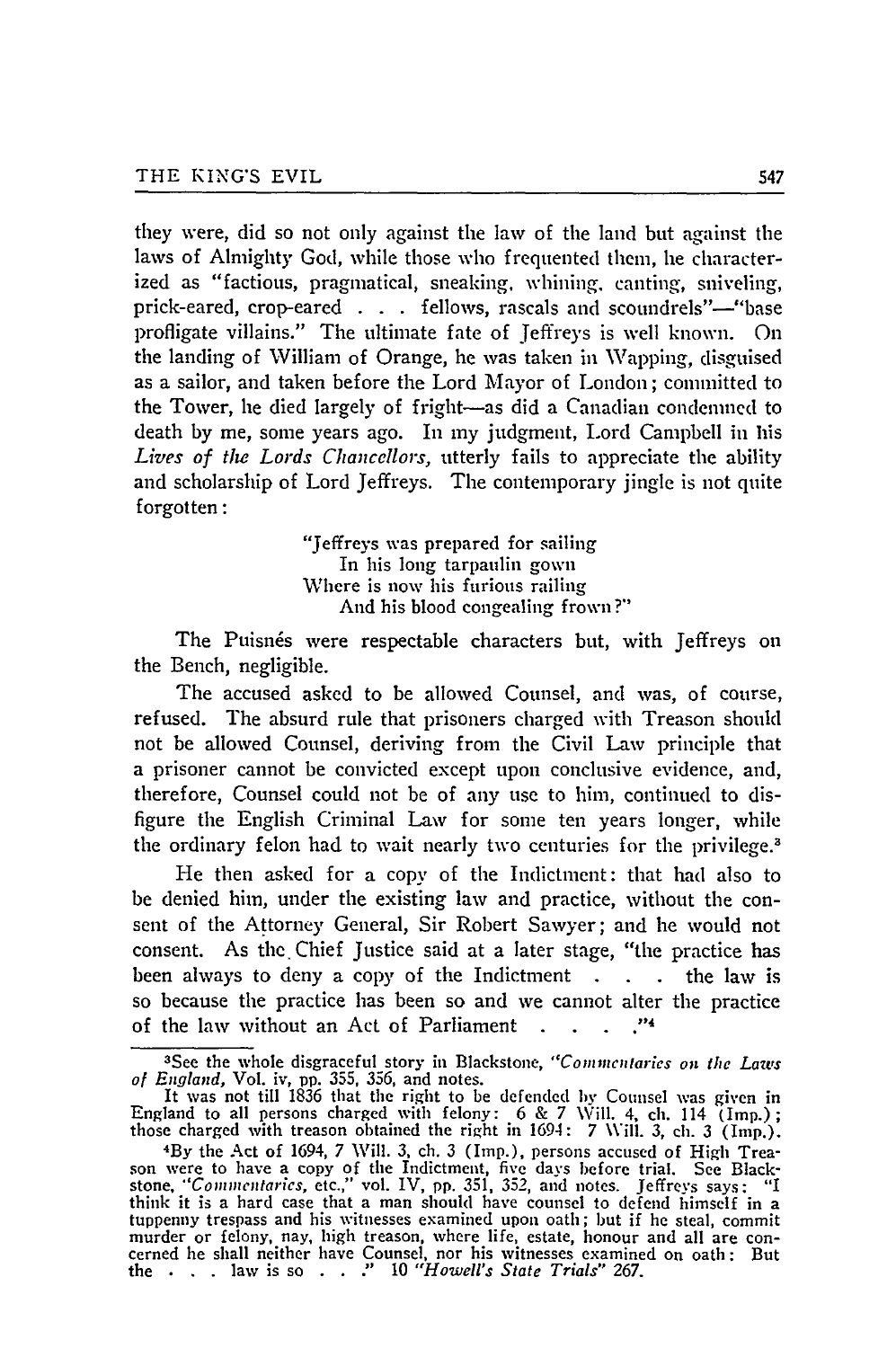The Indictment which was in Latin was read to the accused in English and at his request, in Latin, then again in English, and Rosewell pleaded "Not Guilty, my Lord; and I bless my God for it"-he asked to be tried "By God and my country," and Sir Samuel Astry. Clerk of the Crown, uttered the time-honoured and conventional, "God send thee a good deliverance."

The charge was the prisoner, "a false traitor," "asseruit et declaravit quod populus condunationem fecere dicto Domino Regi nunc sub praetexta sanandi morbum regni (Anglic6, the King's evil) quod ipse non facere non potest; sed nos sumus illi ad quos illi debent accedere quia nos sumus sacerdotes et prophetae, qui precibus dolores ipsorum sanaremus . **. . ."5** Other treasonable language was also alleged: but the above is all we are at present concerned with In English, it reads: "Asserted and declared that the people made a flocking to our said Lord, the present King under the pretext of healing morbus regni (in English, the King's evil) which he cannot do; but we are they to whom they should come, for we are priests and prophets who by prayer shall heal their afflictions ..

The prisoner objected that "morbus regni" is "in English properly the disease of the Kingdom" not "the King's evil"; the Chief Justice agreed but said that the innuendo healed the defect-which, I venture to think, is more than doubtful.

Eighteen jurors were peremptorily challenged out of the thirtyfive allowed by law-to challenge peremptorily more than thirty-five meant to be sent forthwith to be pressed to death **by** *peine forte el dure.6* He was caught napping as to several, not challenging them until they had been sworn, and the rule then as now being that the jurors must be challenged "as they come to the book to be sworn, before they are sworn."

The trial went on in the usual way for the times-the witnesses for the Crown were helped over the hard places and excuses made for them-the witnesses for the defence (of course, not allowed to be sworn)<sup>7</sup> were insulted, badgered, offensively cross-examined by

<sup>51</sup> have omitted all the many innuendoes except one: the old Latin Indictments bristled with them to reduce them to meticulous certainty, and avoid all ambiguity. The smallest defect might furnish a ground in those technical days for a successful motion in Arrest of Judgment.

<sup>(</sup>See as to challenges, Blackstone, *"'Commentaries,* etc.," vol. 1V, pp. 352-354.

<sup>7</sup> The Common Law, on the Civil Law principle already mentioned, originally refused to allow an accused to adduce witnesses—they were unnecessary if the conclusive proof were wanting, and could not displace conclusive proof if it was adduced. The practice grew up of allowing defence witnesses, but not under oath; and at length the right of every accused person to have his witnesses give evidence under oath was given by statute: 7 Will. 3, ch. 3, 1 Annae, Sess. 2, e. **g.** (Imp.). See Blackstone, *"Corninentaries,* etc.," vol. IV, pp. 359, 360.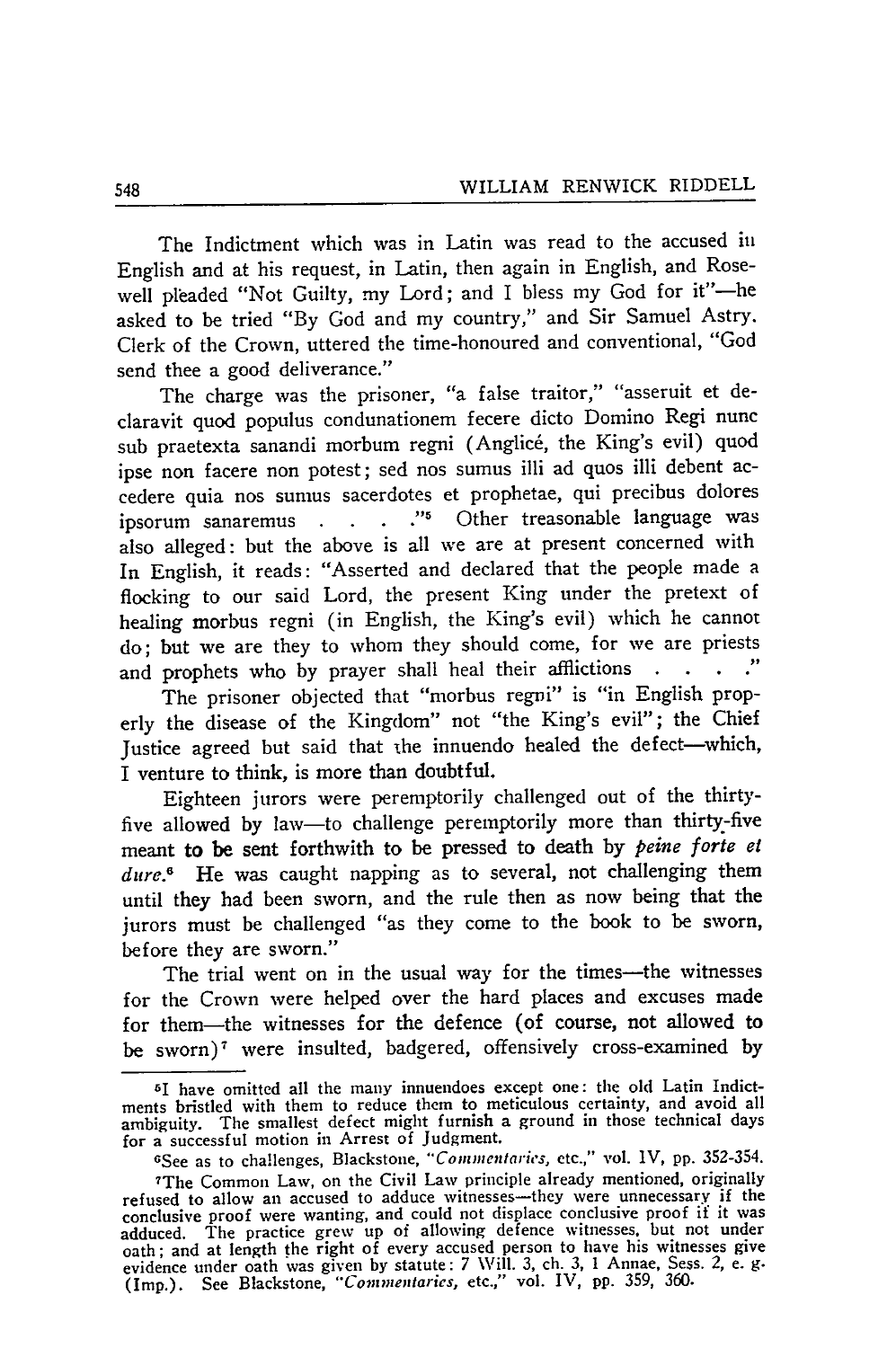the Bench-the prisoner protesting his obedience to law is told **by** Jeffreys, "a man . . . that every day doth notoriously transgress the laws of the land (by preaching at Conventicles) need not be so fond of giving himself commendations for his obedience to the government and the laws"-he was told "It was the devil led you to talk treason" and "I do not desire any of your expositions or preachments," &c., &c. The Lord Chief Justice says to defence witnesses, "You use to go to Conventicles, all of you, I warrant you": and on it being stated that the prisoner prays for the King, says "So there was praying in this Hall (i. e., Vestminster Hall) I remember for his late Majesty (i. e., King Charles I, on his trial in Westminster Hall) **;** for the doing of him justice; we all know what that meant and where it ended." To a witness who had become confused the Chief Justice says sneeringly "You had best go out, and recollect yourself; you have forgot your cue . . . "; and in respect to a witness, "It's so hard and difficult to get out the truth from this sort of people: they do so turn and wind," and to another "It is a strange thing, truth will not come out without this wire-drawing."

It was of no avail that the accused and his witnesses insisted that when the Crown witnesses thought he was speaking of Scrofula he was, in fact, speaking of the paralysis of the arm of King Jeroboam, I Kings, xiii, vv. 6, 7, which, on the prophet praying for him, was healed. "The Prophet came to reprove him, and Jeroboam stretched out his hand against him and it dried up; and then he desired the prophet to pray for him, which he did, and his hand was healed."

The defence witnesses said they understood the preacher to refer to this evil of a particular King: the Crown witnesses said that they understood it as of the well known "King's evil"; and I, for one, cannot blame them.

The charge to the jury (Counsel for the Crown waiving his right to address them) was grossly unfair as was to be expected in a State Trial in those days: everything was left by Crown Counsel to the presiding Judge's charge and he certainly addressed the jury in terms which now-a-days would be considered improper by Crown Counsel and a valid ground of appeal.

The Chief Justice's charge was outrageous: that "blessed martyre King, King Charles I" was pressed into service, for "lack-a-day, perhaps, there were as many rebels against the late King raised by the beating of the cushion in the pulpit as by the beating of the drum"the "wethers of the faction **. . .** under pretence of religion came **. . .** particularly as instruments to bring that blessed martyr, King Charles the first to the block," and the like.